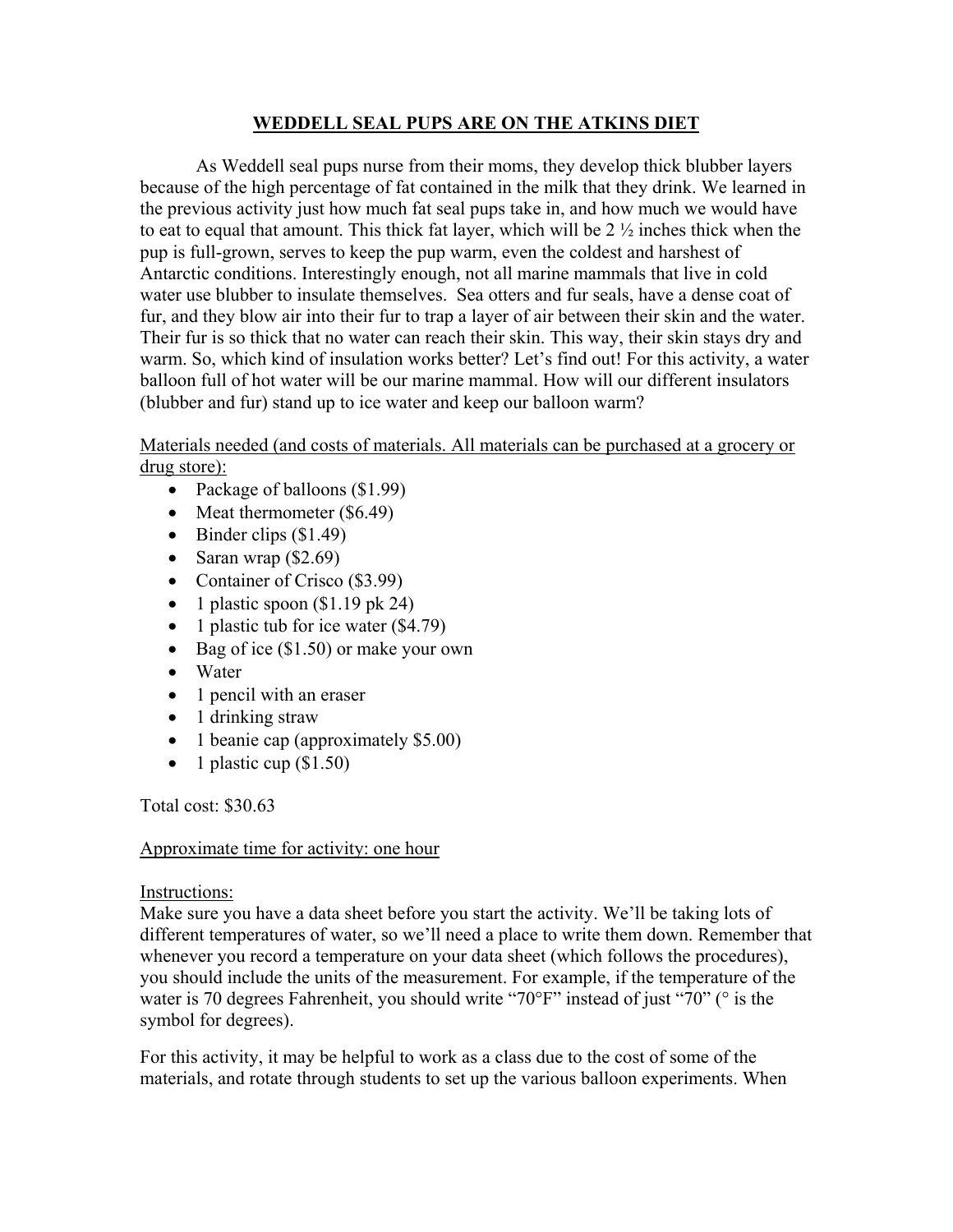possible, assign jobs to students (such as data recorder, temperature monitor, etc.) so that every student is included in some aspect of data collection.

First, we need to find out how much heat a balloon full of hot water with no insulation will lose when placed in ice water. That way, we can better compare how much heat the balloon loses when insulated with different materials. Procedure:

- 1. Fill the plastic tub with ice and cold water. Let it chill for approximately five minutes.
- 2. Take the temperature of the water with the meat thermometer and record the temperature on your data sheet.
- 3. Let the tap water run until it is as hot as possible, then fill up the plastic cup (a teacher may be the most appropriate person to handle the hot water).
- 4. Take the temperature of the water in the cup with the meat thermometer and record it on your data sheet, and then dump out the water.
- 5. Fill the balloon with the same hot water from the tap (sometimes it's easier to fill the balloons if you blow them up and deflate them first).
- 6. Twist the top of the balloon and secure it with a binder clip.
- 7. Immerse the balloon in the ice water for five minutes (it may be helpful to assign someone to time this).
- 8. After five minutes, remove the balloon from the ice water.
- 9. CAREFULLY remove the binder clip and empty the water in the balloon back into the plastic cup.
- 10. Using the meat thermometer, take the temperature of the water in the cup.
- 11. Record the temperature on your data sheet.

Fur works as an insulator for marine mammals only when it traps an air layer between the water and the animal's skin. For this part of the activity, we need to place one balloon inside another balloon, and then we need to fill up the inside balloon with water and the outside balloon with air. The beanie cap serves as the fur insulation. Follow these steps:

- 1. Using a pencil, insert the ERASER end all the way into the end of a balloon.
- 2. Holding the first balloon tight around the pencil, take another balloon and roll it onto the pencil on top of the other balloon.
- 3. Carefully remove the pencil, making sure that you don't accidentally pull the first balloon out of the second balloon.
- 4. Fill the plastic cup with hot tap water again and take the temperature of the water with the meat thermometer. Record the temperature on your data sheet and dump out the water.
- 5. Fill the INSIDE balloon only with the hot tap water.
- 6. Twist the top of the inside balloon and secure it with a binder clip.
- 7. Blow up the outside balloon so that the inside water balloon is completely surrounded by air. This can be tricky, and inserting a drinking straw into the outside balloon may help you to inflate it (blow air through the straw, and then trap the air inside by pinching the balloon closed as you remove the straw).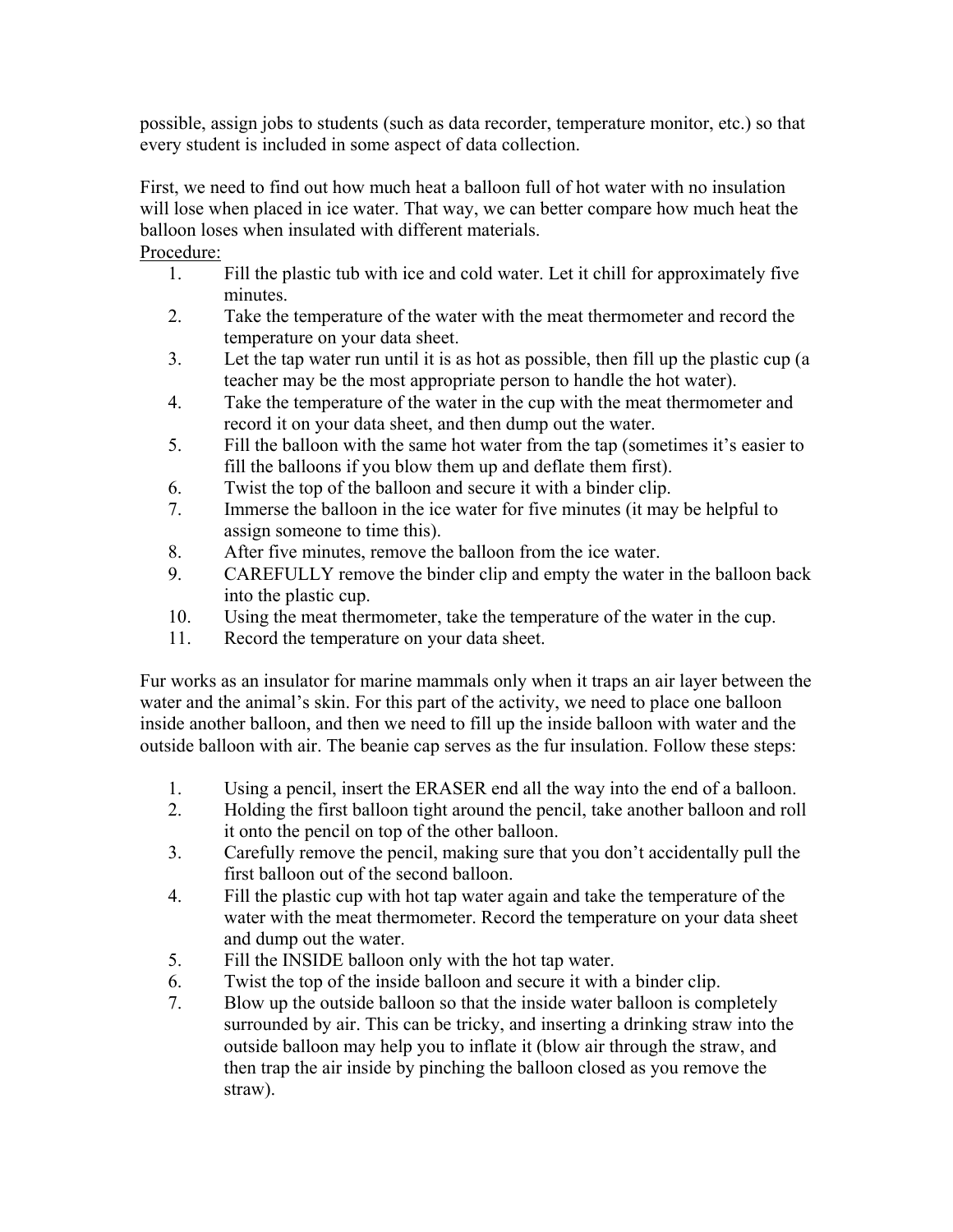- 8. Twist the top of the outside balloon and secure it with a binder clip.
- 9. Place the double-balloon inside a beanie cap. Alternatively, a scarf or an old sweatshirt will work as a fur insulator.
- 10. Immerse the beanie cap with the double-balloon in it in the ice water for five minutes.
- 11. After five minutes, remove the beanie cap and double-balloon from the ice water and remove the double-balloon from the beanie cap.
- 12. Remove the binder clip from the OUTSIDE balloon only and let the air out.
- 13. CAREFULLY remove the binder clip from the inside balloon and empty the water from the balloon back into the cup.
- 14. Take the temperature of the water in the cup.
- 15. Record the temperature on your data sheet.

For the next part of this activity, we need to create a blubber layer for our water balloon. Blubber is a thick fat layer that surrounds a marine mammal's body. We need to create our own fat layer to surround our water balloon, and Crisco makes a good substitute for blubber. Follow these steps:

- 1. On a desk or table, lay out a sheet of Saran wrap that's big enough to entirely cover a full water balloon.
- 2. Using the back of a plastic spoon, spread approximately a  $\frac{1}{4}$ -inch thick layer of Crisco out on the Saran wrap. Set this aside for now.
- 3. Fill the plastic cup with hot tap water again and take the temperature of the water with the meat thermometer. Record the temperature on your data sheet and dump out the water.
- 4. Fill a balloon with the hot tap water.
- 5. Twist the top of the balloon and secure it with a binder clip.
- 6. Place the balloon in the center of the Saran wrap and wrap the balloon up in the Crisco. Try to squish the Crisco around until it evenly covers the whole balloon.
- 7. Immerse the Crisco-covered balloon in the ice water for five minutes.
- 8. After five minutes, remove the balloon from the ice water.
- 9. Peel the Saran wrap and Crisco off of the balloon and throw it away. It may be messy and slippery – don't drop the balloon!
- 10. Carefully remove the binder clip and empty the water back into the plastic cup.
- 11. Take the temperature of the water in the cup.
- 12. Record the temperature on your data sheet.

Now that we've collected our data, we need to analyze it. Follow the instructions on your data sheet and answer the questions.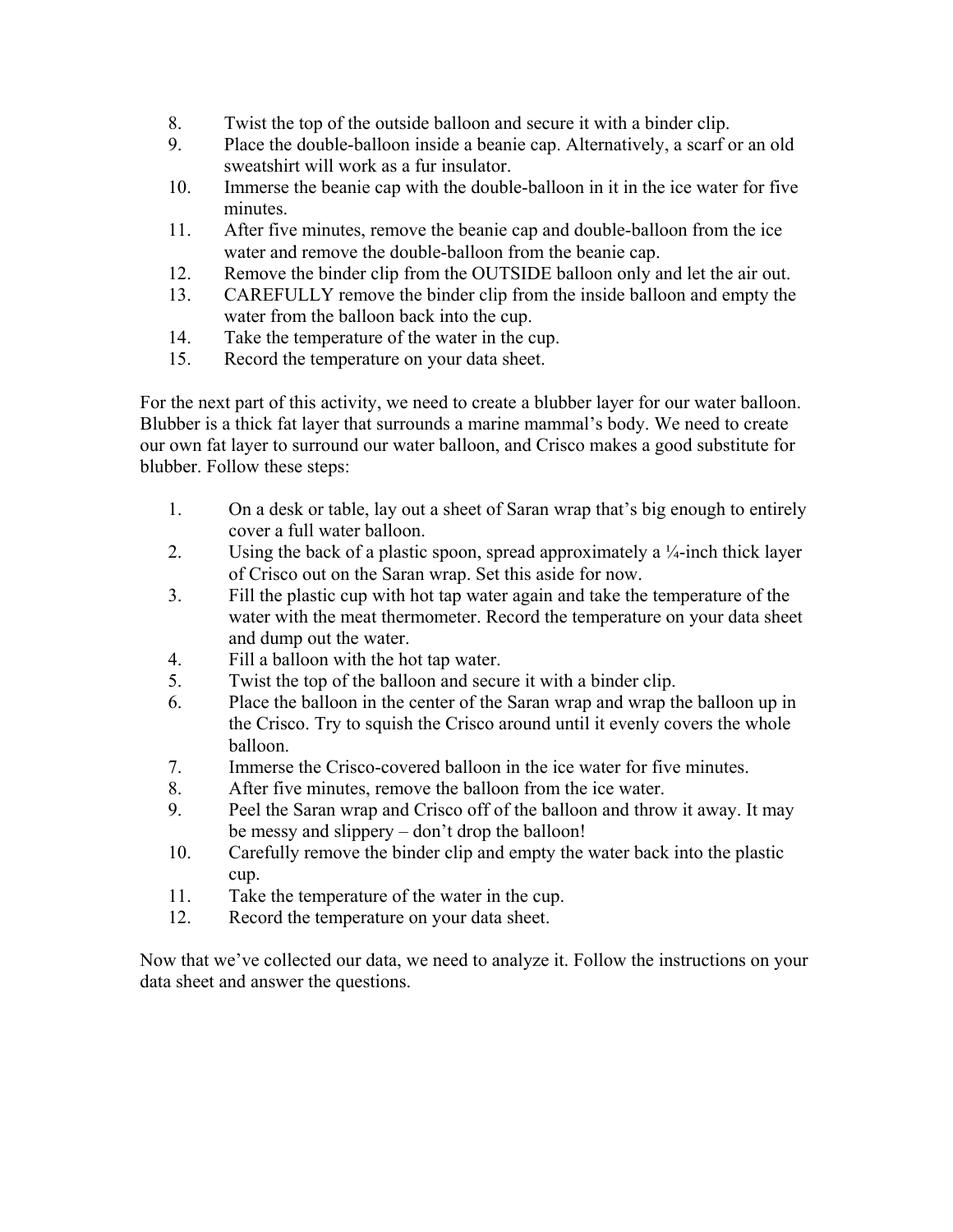## **DATA SHEET FOR INSULATION ACTIVITY**

## **Temperature of ice water:**

# **Balloon with no insulation**  Starting temperature Ending temperature of water How much heat the water in inside balloon inside balloon after the balloon lost (call this number X) five minutes in ice water (equal to  $X - Y$ ) (call this number Y)

#### **Balloon with fur insulation**

| Starting temperature<br>inside balloon<br>$\text{(call this number X)}$ | Ending temperature of water<br>inside balloon after<br>five minutes in ice water<br>(call this number Y) | How much heat the water in<br>the balloon lost<br>(equal to $X - Y$ ) |
|-------------------------------------------------------------------------|----------------------------------------------------------------------------------------------------------|-----------------------------------------------------------------------|
|                                                                         |                                                                                                          |                                                                       |

#### **Balloon with blubber insulation**

| Starting temperature<br>inside balloon<br>$\text{(call this number X)}$ | Ending temperature of water<br>inside balloon after<br>five minutes in ice water<br>(call this number Y) | How much heat the water in<br>the balloon lost<br>(equal to $X - Y$ ) |
|-------------------------------------------------------------------------|----------------------------------------------------------------------------------------------------------|-----------------------------------------------------------------------|
|                                                                         |                                                                                                          |                                                                       |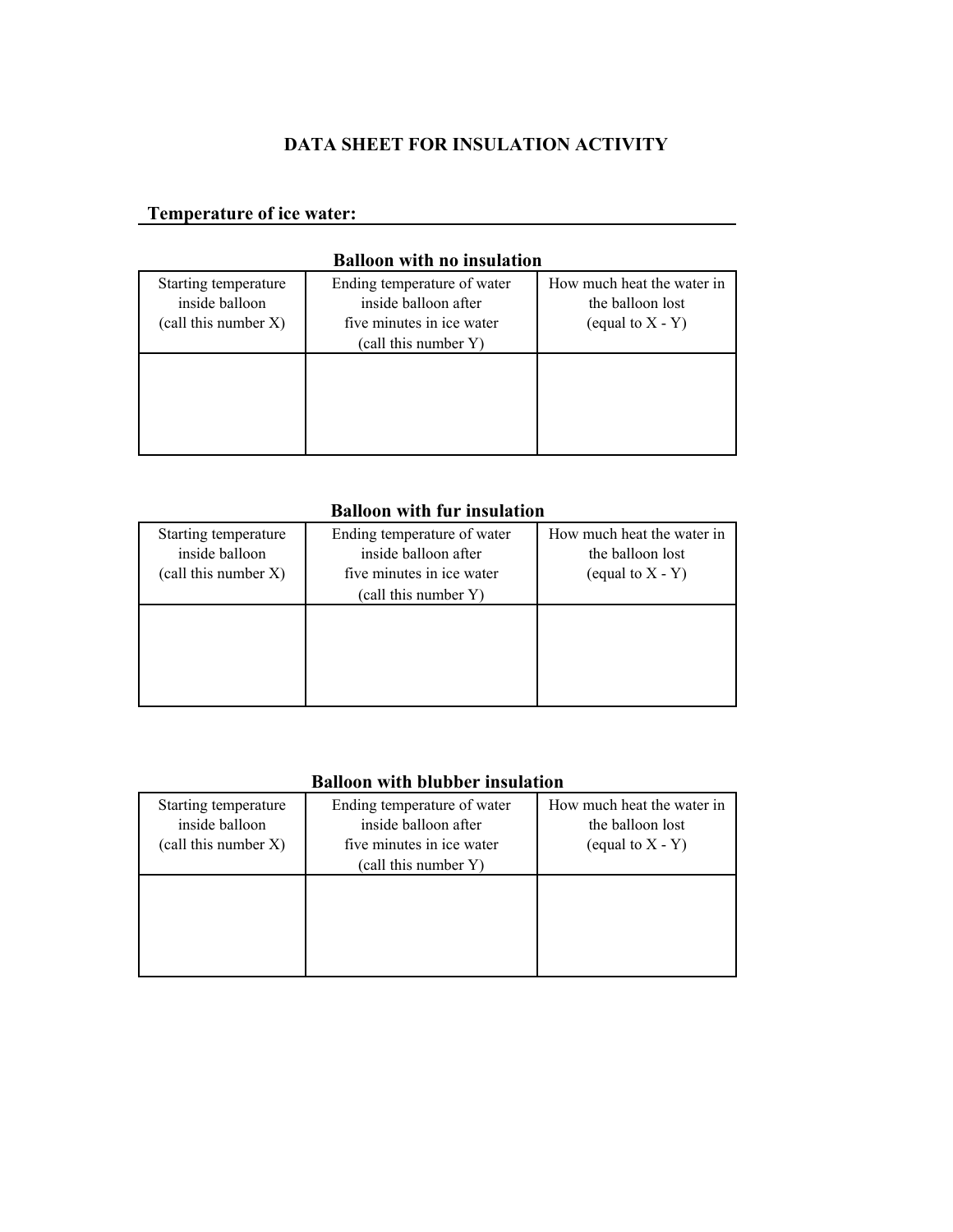

Scientists often make graphs with the data they collect. A graph is a way to put numbers into a picture in order to see what the data means. To better understand this, let's make a graph with our temperature data.

Graphs have two axes: an X axis, which runs horizontal (left to right), and a Y axis, which runs vertical (up and down). On this graph, time measured in minutes is on the X axis, and temperature measured in degrees Fahrenheit is on the Y axis. Entering data onto a graph is similar to finding a product on a multiplication table. On the X axis of this graph, "0" indicates the time when the temperature of the water in the balloon was the highest: the moment we put the balloon in the ice water. "5" on the X axis means five minutes, and that indicates the time when the water in the balloon was the coldest: right when we took the balloon out of the ice water after five minutes. In order to put the data on the graph, follow these steps:

- Find the "0" on the X axis with your finger, and then follow the Y axis up until you find the temperature on the graph that matches the temperature of the water in the balloon right before it was put into the ice water.
- Make a mark on the graph right at that point (make marks the shape of the same shape in the legend on the graph: diamonds for no insulation, squares for fur insulation, and circles for blubber insulation).
- Find the "5" on the X axis with your finger, then follow the Y axis straight up until you find the temperature on the graph that matches the temperature of the water in the balloon right after it was taken out of the ice water.
- Make the same mark at that point.
- Connect those two dots with a line.